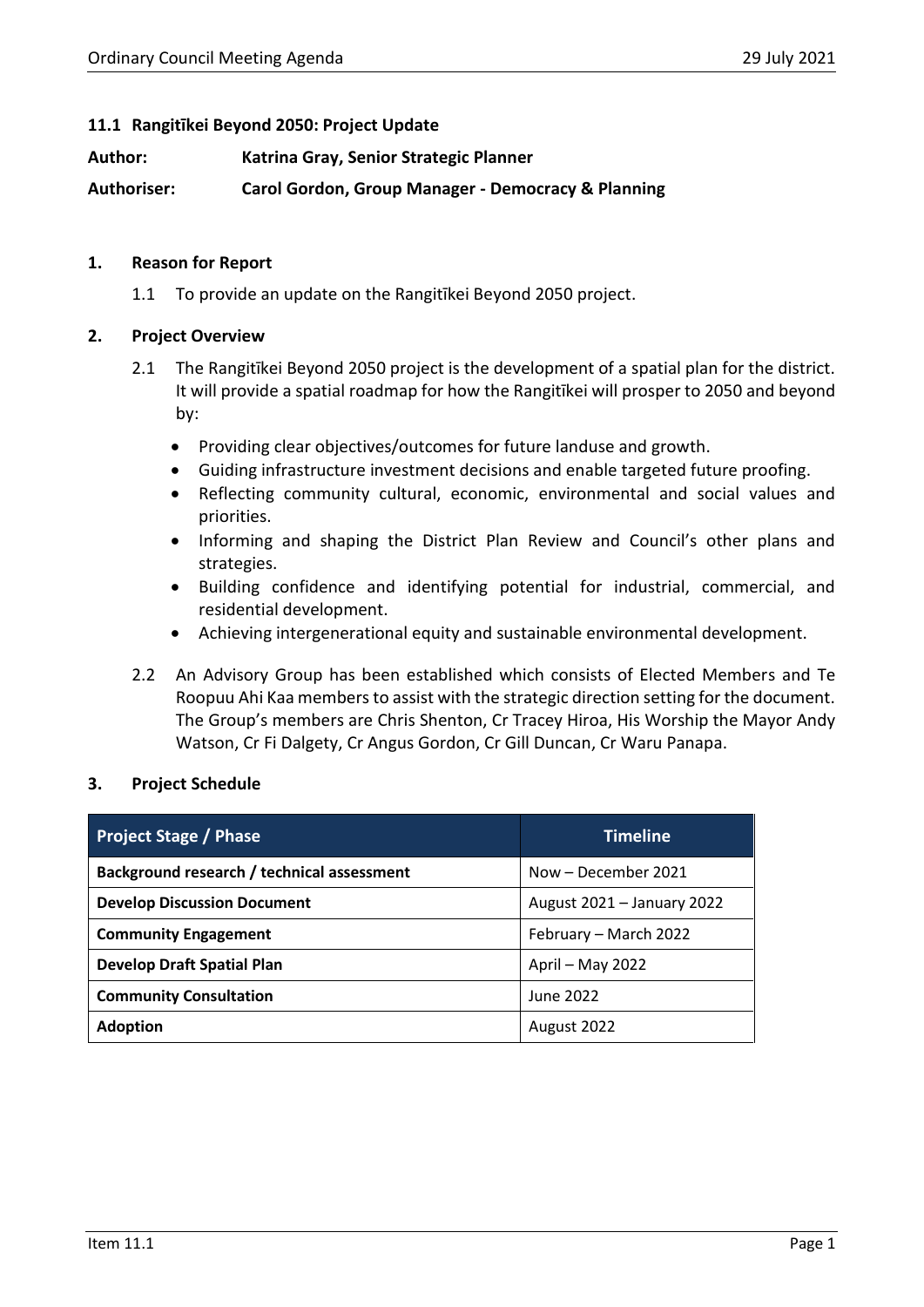# **4. Project Updates**

| <b>Metric</b>                                          | <b>Trend</b>                                                                                                          | <b>Comment</b>                                                                                                                                                                                                                                                                                                                                                                                                                                                                                                                                                                                                 |  |  |
|--------------------------------------------------------|-----------------------------------------------------------------------------------------------------------------------|----------------------------------------------------------------------------------------------------------------------------------------------------------------------------------------------------------------------------------------------------------------------------------------------------------------------------------------------------------------------------------------------------------------------------------------------------------------------------------------------------------------------------------------------------------------------------------------------------------------|--|--|
| <b>Schedule</b>                                        |                                                                                                                       | No major delays to project schedule.                                                                                                                                                                                                                                                                                                                                                                                                                                                                                                                                                                           |  |  |
| <b>Risk</b>                                            |                                                                                                                       | No major risks identified.                                                                                                                                                                                                                                                                                                                                                                                                                                                                                                                                                                                     |  |  |
| <b>Update from</b><br><b>Advisory Group</b><br>meeting | The first Advisory Group meeting is scheduled for 10 August 2021 (the<br>afternoon of the Te Roopuu Ahi Kaa meeting). |                                                                                                                                                                                                                                                                                                                                                                                                                                                                                                                                                                                                                |  |  |
| <b>Tasks completed</b><br>June / July                  | $\bullet$<br>$\bullet$<br>$\bullet$<br>$\bullet$                                                                      | Project scope endorsed by Council.<br>Establishment of Advisory Group.<br>Meetings with stakeholders $-$ real estate agents, surveyors,<br>developers, key agencies.<br>Drafting of background research into housing and land<br>availability.<br>Development of background research into climate change.                                                                                                                                                                                                                                                                                                      |  |  |
| <b>Tasks forecast</b><br>August /<br>September         | $\bullet$<br>$\bullet$                                                                                                | Consideration of Te Reo Māori Name and equivalent by the Te<br>Roopuu Ahi Kaa Komiti.<br><b>Advisory Group meetings x2</b><br>Notice to iwi/hapu of the project and opportunities for<br>inclusion.<br>Project overview and discussion with Taihape Community<br>Board, Ratana Community Board, Turakina Community<br>Committee, and Hunterville Community Committee.<br>Begin background research on commercial / town centre<br>opportunities.<br>Finish background research on housing and land availability and<br>climate change.<br>Ongoing discussions with key stakeholders.<br>Youth Council meeting. |  |  |

| <b>Legend</b>                                                                   |           |                                  |                                    |  |  |  |
|---------------------------------------------------------------------------------|-----------|----------------------------------|------------------------------------|--|--|--|
| <b>Completion Date not</b><br>affected.<br>No major risks identified.           | Unchanged | Risk increasing<br>towards Amber | Risk decreasing<br>away from Amber |  |  |  |
| Up to three months delay<br>to completion date.<br>Major risk identified.       | Unchanged | Risk increasing<br>towards Red   | Risk decreasing<br>away from Red   |  |  |  |
| More than three months<br>delay to completion date or<br>critical date at risk. | Unchanged | <b>Risk increasing</b>           | Risk decreasing                    |  |  |  |